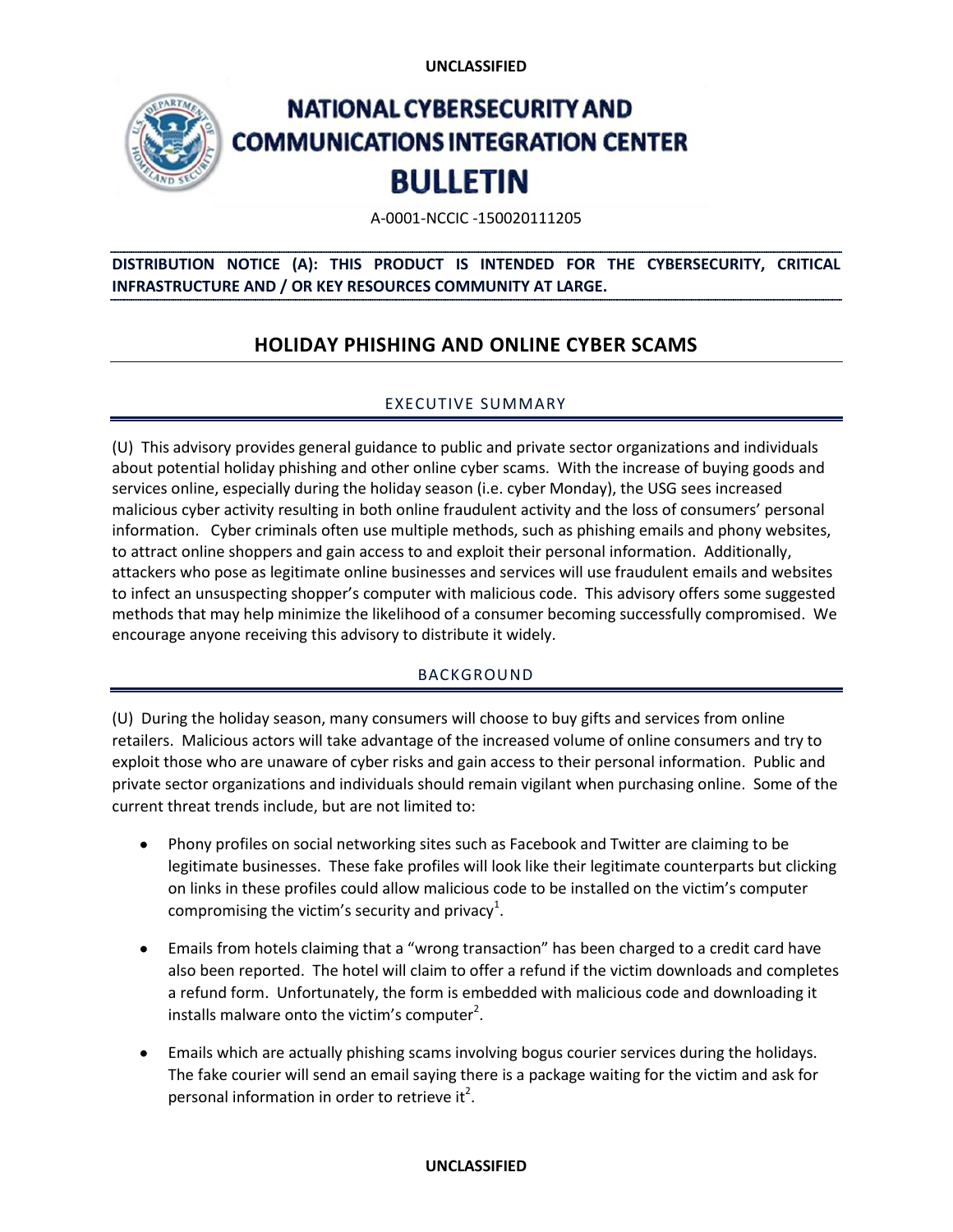Non-legitimate websites claiming to have the "hot" gift of the season when most legitimate retailers are sold out. The non-legitimate websites will tempt the victim to order from them when they actually do not have the item and will steal their personal information and charge their credit card<sup>2</sup>.

#### PREVENTATIVE STRATEGIES

(U) The following preventative strategies are intended to help our public and private partners proactively look for emails attempting to deceive users into 'clicking the link' or opening attachments to seemingly real websites regarding holidays season 'deals'. The following represents some best practices to follow but is not an exhaustive list:

- NEVER click on links in emails. If you do think the email is legitimate, whether from a third party  $\bullet$ retailer or primary retailer, go to the site and log on directly. Whatever notification or service offering was referenced in the email, if valid, will be available via regular log on.
- NEVER open the attachments. Typically, retailers will not send emails with attachments. If there is any doubt, contact the retailer directly and ask whether the email with the attachment was sent from them.
- Do NOT give out personal information over the phone or in an email unless completely sure. Social engineering is a process of deceiving individuals into providing personal information to seemingly trusted agents who turn out to be malicious actors. If contacted over the phone by someone claiming to be a retailer or collection agency, do not give out your personal information. Ask them to provide you their name and a call-back number. Just because they may have some of your information does not mean they are legitimate! Again, be careful when providing any information over the phone. For further information regarding holiday scams, visit: [http://www.us-cert.gov/current/index.html#holiday\\_season\\_phishing\\_scams\\_and](http://www.us-cert.gov/current/index.html#holiday_season_phishing_scams_and)

#### POINTS OF CONTACT

(U) While the U.S. Government does not endorse a particular solution, identifying vendors with experience managing cyber incidents may reduce the time it takes to mitigate damage and restore service or operations if compromised.

(U) Any cyber intrusion, including data breaches involving a monetary loss or financial nexus, can be reported to any of the FBI's 56 Field Offices. For FBI field office contact information, please consult your local telephone directory or see the FBI's contact information web page:

<http://www.fbi.gov/contactus.htm>

(U) US-CERT (www.us-cert.gov) offers a wide variety of technical and non-technical information to make use of both before and after an incident. A variety of documents with information regarding defensive measures to combat a computer network attack are available at:

<http://www.us-cert.gov/nav/t01/>